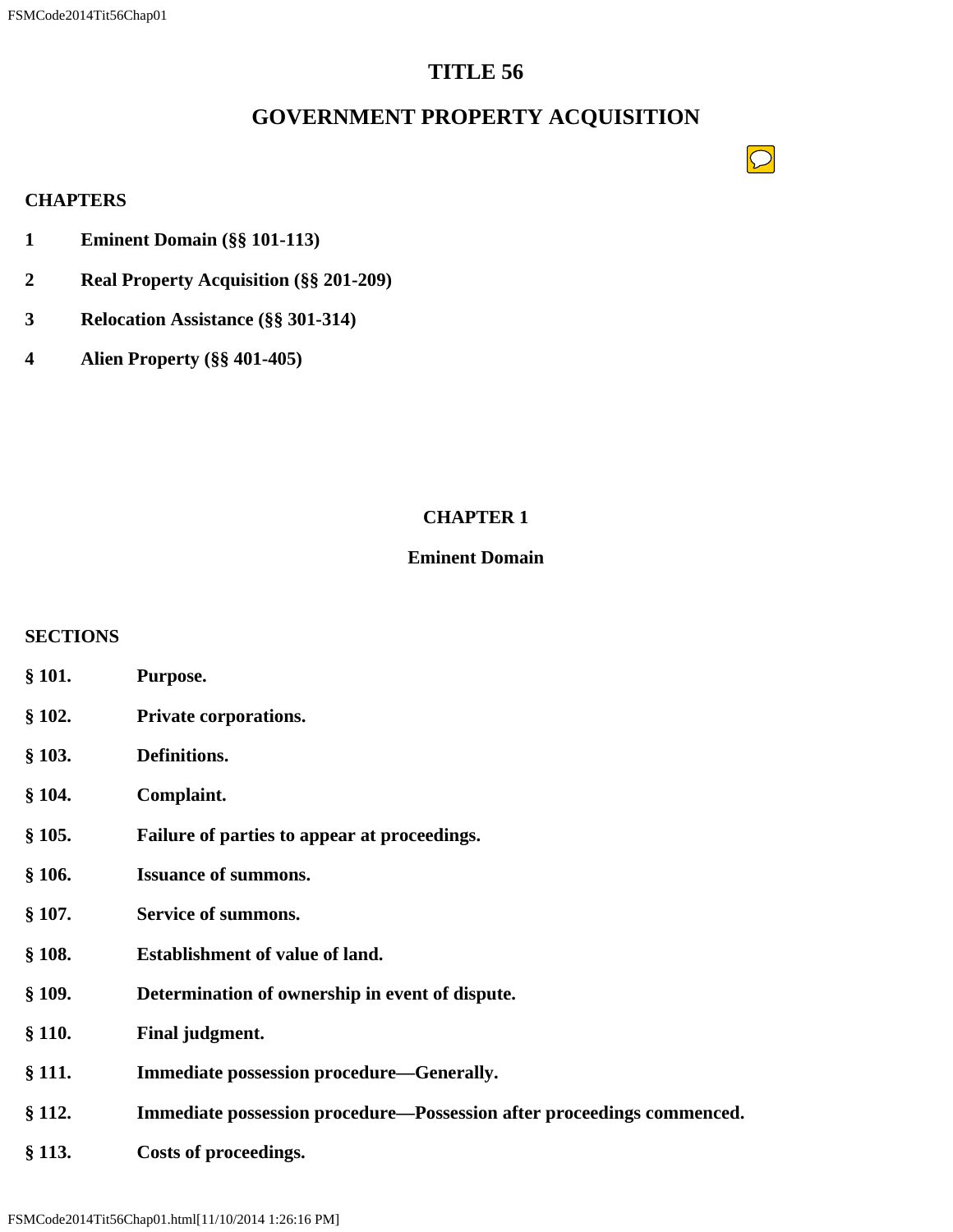#### **§ 101. Purpose.**

 It is the purpose of this chapter to set up procedures to be followed by the Government of the Trust Territory in the exercise of its inherent power to acquire real property by eminent domain.

**Source:** TT Code 1966 § 1301; TT Code 1970, 10 TTC 1; TT Code 1980, 10 TTC 1.

**Cross-reference:** FSM Const., art. XIII, §§ 5 and 6 states as follows:

Section 5. A lease agreement for the use of land for an indefinite term by a noncitizen, a corporation not wholly owned by citizens, or any government is prohibited.

 Section 6. The [national government](file:///C:%5CDesktopComp%5CDocuments%20and%20Settings%5CLISWebSite%5Cfsm%5Cconstitution%5Cid35.htm) [of the Federated States of Micronesia](file:///C:%5CDesktopComp%5CDocuments%20and%20Settings%5CLISWebSite%5Cfsm%5Cconstitution%5Cid35.htm) shall seek renegotiation of any agreement for the use of land to which the Government of the United States of America is a party.

Art. XIII, § 5 was amended by [Constitutional](file:///C:%5CDesktopComp%5CDocuments%20and%20Settings%5CLISWebSite%5Cfsm%5Cconstitution%5Camend9023.htm) [Convention](file:///C:%5CDesktopComp%5CDocuments%20and%20Settings%5CLISWebSite%5Cfsm%5Cconstitution%5Camend9023.htm) [Committee Proposal No. 90-23, CD1, SD1](file:///C:%5CDesktopComp%5CDocuments%20and%20Settings%5CLISWebSite%5Cfsm%5Cconstitution%5Camend9023.htm) which became effective on July 2, 1991. The original language of art. XIII, § 5 was as follows:

 Section 5. An agreement for the use of land for an indefinite term is prohibited. An existing agreement becomes void 5 years after the effective date of this Constitution. Within that time, a new agreement shall be concluded between the parties. When the national government is a party, it shall initiate negotiations.

The provisions of the Constitution are found in Part I of this code.

For provisions on real property acquisition requirements, see chapter 2 of this title.

**Case annotations:** Case annotations prior to the effective date of the constitutional amendment interpret art. XIII, § 5 as originally worded.

### **Indefinite Land Use Agreements**

Read in the light of its legislative history, art. XIII, § 5 of the FSM Constitution was intended to cover leases, not easements, and therefore an easement that is indefinite in term does not violate this constitutional section. *[Melander v. Kosrae](file:///C:%5CDesktopComp%5CDocuments%20and%20Settings%5CLISWebSite%5Cfsm%5Cdecisions%5Cvol3%5C3fsm324_331.htm)*[, 3 FSM R. 324](file:///C:%5CDesktopComp%5CDocuments%20and%20Settings%5CLISWebSite%5Cfsm%5Cdecisions%5Cvol3%5C3fsm324_331.htm), 330 (Kos. S. Ct. Tr. 1988).

The FSM Constitution terminated all existing indefinite term land use agreements five years after the effective date of the Constitution. After that date, without a new lease agreement the occupier becomes a trespasser on the land. *[Billimon v. Chuuk](file:///C:%5CDesktopComp%5CDocuments%20and%20Settings%5CLISWebSite%5Cfsm%5Cdecisions%5Cvol5%5C5fsm130_138.htm)*[, 5 FSM R. 130](file:///C:%5CDesktopComp%5CDocuments%20and%20Settings%5CLISWebSite%5Cfsm%5Cdecisions%5Cvol5%5C5fsm130_138.htm), 132 (Chk. S. Ct. Tr. 1991).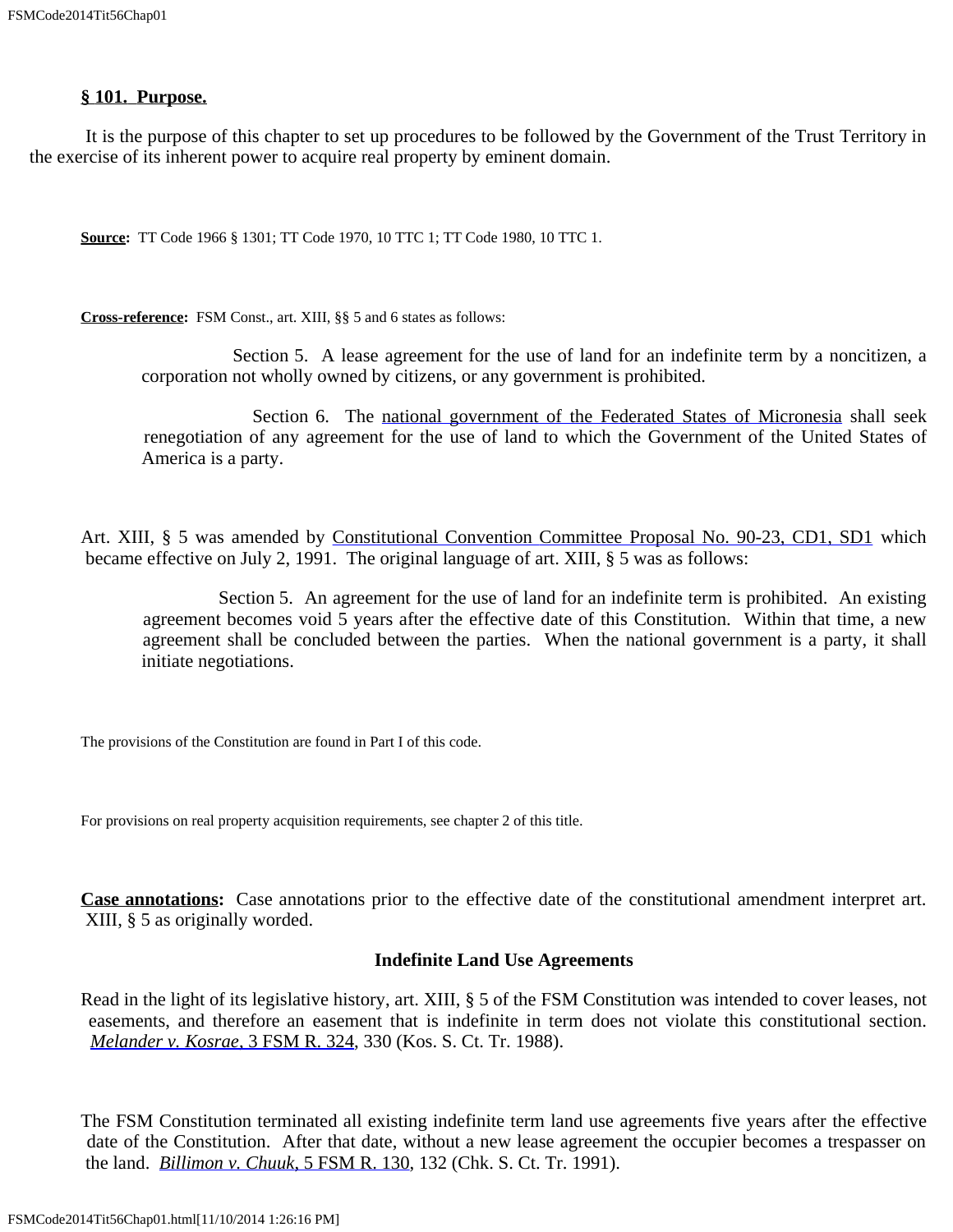Easements are not indefinite land use agreements prohibited by the Constitution because "indefinite land use agreement" is a term of art referring to Trust Territory leases for an indefinite term. *[Nena v. Kosrae](file:///C:%5CDesktopComp%5CDocuments%20and%20Settings%5CLISWebSite%5Cfsm%5Cdecisions%5Cvol5%5C5fsm417_425.htm)*[, 5 FSM R.](file:///C:%5CDesktopComp%5CDocuments%20and%20Settings%5CLISWebSite%5Cfsm%5Cdecisions%5Cvol5%5C5fsm417_425.htm)  [417](file:///C:%5CDesktopComp%5CDocuments%20and%20Settings%5CLISWebSite%5Cfsm%5Cdecisions%5Cvol5%5C5fsm417_425.htm), 423 (Kos. S. Ct. Tr. 1990).

Land granted for "for so long as it is used for missionary purposes," is not a constitutionally prohibited indefinite land use agreement because the length of the term of the land use will continue, with all certainty, as long as a court determines that the land is still being used for missionary purposes. The term is definite, because its termination can be determined with certainty. *[Dobich v. Kapriel](file:///C:%5CDesktopComp%5CDocuments%20and%20Settings%5CLISWebSite%5Cfsm%5Cdecisions%5Cvol6%5C6fsm199_203.htm)*[, 6 FSM R. 199,](file:///C:%5CDesktopComp%5CDocuments%20and%20Settings%5CLISWebSite%5Cfsm%5Cdecisions%5Cvol6%5C6fsm199_203.htm) 202 (Chk. S. Ct. Tr. 1993).

The Constitutional prohibition against indefinite land use agreements does not apply to an agreement where none of the parties are a non-citizen, a corporation not wholly owned by citizens, or a gov't. *[Dobich v. Kapriel](file:///C:%5CDesktopComp%5CDocuments%20and%20Settings%5CLISWebSite%5Cfsm%5Cdecisions%5Cvol6%5C6fsm199_203.htm)*[, 6](file:///C:%5CDesktopComp%5CDocuments%20and%20Settings%5CLISWebSite%5Cfsm%5Cdecisions%5Cvol6%5C6fsm199_203.htm)  [FSM R. 199](file:///C:%5CDesktopComp%5CDocuments%20and%20Settings%5CLISWebSite%5Cfsm%5Cdecisions%5Cvol6%5C6fsm199_203.htm), 202 (Chk. S. Ct. Tr. 1993).

An easement for a road is not an indefinite land use agreement prohibited by the Constitution because it is perpetual. It is not indefinite in that it is effective into perpetuity. *[Nena v. Kosrae \(I\)](file:///C:%5CDesktopComp%5CDocuments%20and%20Settings%5CLISWebSite%5Cfsm%5Cdecisions%5Cvol6%5C6fsm251_256.htm)*[, 6 FSM R. 251](file:///C:%5CDesktopComp%5CDocuments%20and%20Settings%5CLISWebSite%5Cfsm%5Cdecisions%5Cvol6%5C6fsm251_256.htm), 254 (App. 1993).

An easement may be created for a permanent duration, or, as it is sometimes stated, in fee, which will ordinarily continue in operation and be enforceable forever. The grant of a permanent easement is for as definite a term as the grant of a fee simple estate. Both are permanent and not for a definite term. *[Nena v. Kosrae \(II\)](file:///C:%5CDesktopComp%5CDocuments%20and%20Settings%5CLISWebSite%5Cfsm%5Cdecisions%5Cvol6%5C6fsm437_440.htm)*[, 6 FSM R.](file:///C:%5CDesktopComp%5CDocuments%20and%20Settings%5CLISWebSite%5Cfsm%5Cdecisions%5Cvol6%5C6fsm437_440.htm)  [437](file:///C:%5CDesktopComp%5CDocuments%20and%20Settings%5CLISWebSite%5Cfsm%5Cdecisions%5Cvol6%5C6fsm437_440.htm), 439 (App. 1994).

A grant of a permanent or perpetual easement is definite in the same sense that a grant of a fee simple estate is definite. It is a permanent transfer of an interest in land. *[Nena v. Kosrae \(III\)](file:///C:%5CDesktopComp%5CDocuments%20and%20Settings%5CLISWebSite%5Cfsm%5Cdecisions%5Cvol6%5C6fsm564_570.htm)*[, 6 FSM R. 564,](file:///C:%5CDesktopComp%5CDocuments%20and%20Settings%5CLISWebSite%5Cfsm%5Cdecisions%5Cvol6%5C6fsm564_570.htm) 568 (App. 1994).

### **§ 102. Private corporations.**

 No private corporation except as may be authorized by a district legislature shall have the right of eminent domain in the Trust Territory.

**Source:** TT Code 1966 § 1303; TT Code 1970, 10 TTC 2: Department of Interior Order 2969 § 8(a); TT Code 1980, 10 TTC 2.

**Cross-reference:** For provisions on eminent domain powers of public lands authorities, see Secretarial Order No. 2969 § 3(d) and section 103 of this chapter.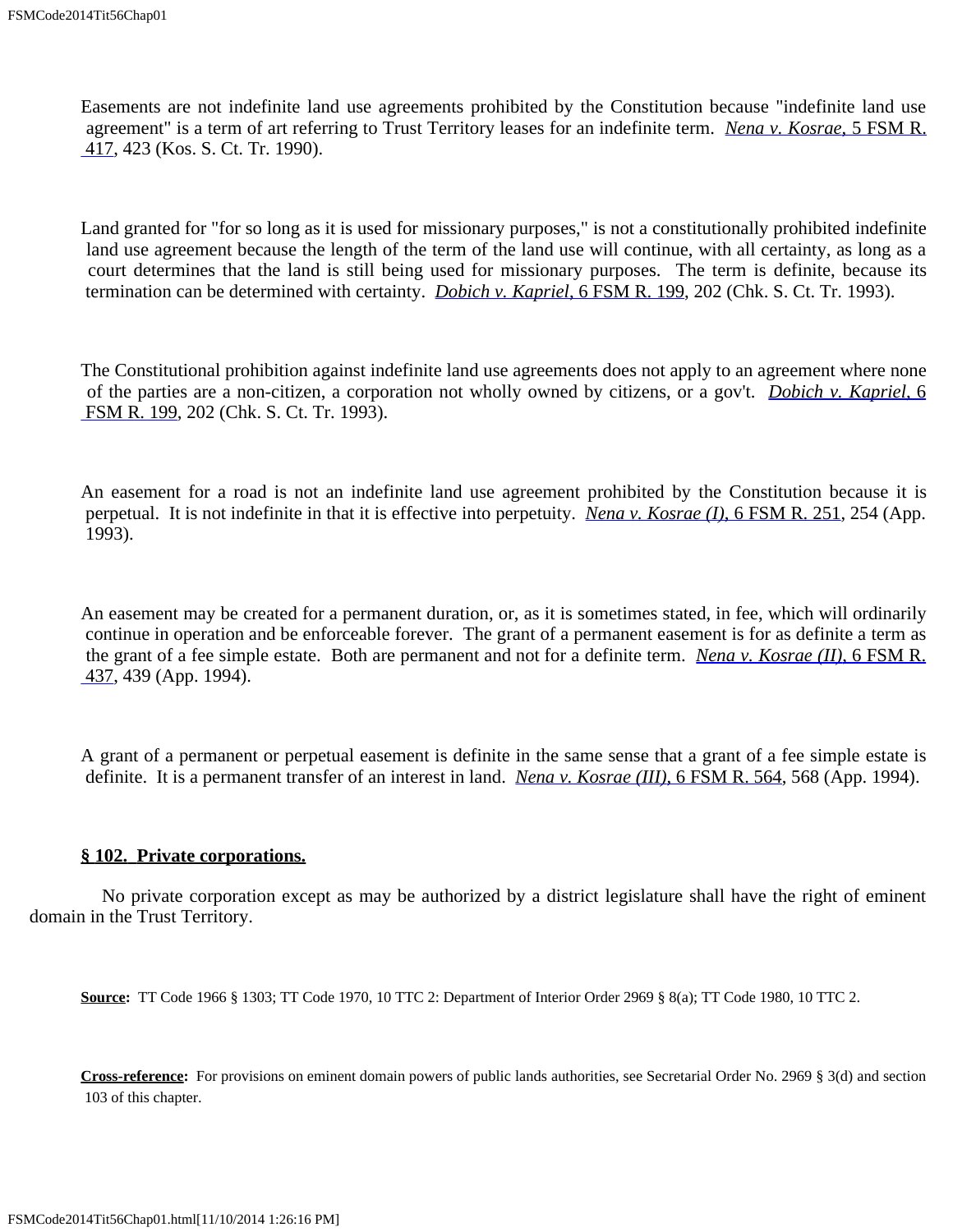## **§ 103. Definitions.**

As used in this chapter, the following terms shall have the meanings set forth below:

 (1) "Eminent domain" is the right of the central Government or a district legal entity as may be provided for by district law in accordance with the provisions of this chapter to condemn property for public use or purposes and to appropriate the ownership and possession of such property for such public use upon paying the owner a just compensation to be ascertained according to the law.

 (2) "Public use" shall be construed to cover any use determined by the High Commissioner to be a public use.

**Source:** TT Code 1966 § 1302; TT Code 1970, 10 TTC 3; Department of Interior Order 2969 § 8(b); TT Code 1980, 10 TTC 3.

## **§ 104. Complaint.**

 A complaint must be brought in the Trial Division of the High Court in the name of and on behalf of the Government of the Trust Territory as plaintiff by the Attorney General or the District Attorney and must contain:

 (1) the names of all owners and claimants of the property, if known, or a statement that they are unknown, who must be called defendants;

(2) a statement of the right or authority of the plaintiff;

 (3) a description of each parcel of land to be acquired and statement of what interest in the land is desired by the plaintiff; and

(4) a general statement of the purpose of the taking.

**Source:** TT Code 1966 § 1304; TT Code 1970, 10 TTC 51; TT Code 1980, 10 TTC 51.

## **§ 105. Failure of parties to appear at proceedings.**

 In the event of the failure of any of the parties specified in section 104 of this chapter to appear in the proceedings, the Court shall, nevertheless, proceed to fix the amount of compensation and order that the amount be paid by the Government, without interest, to the rightful claimants on demand at any time within seven years from the date of the final judgment.

**Source:** TT Code 1966 § 1311; TT Code 1970, 10 TTC 52; TT Code 1980, 10 TTC 52.

## **§ 106. Issuance of summons.**

 The Clerk of Court shall issue a summons which shall contain the names of the parties, a general description of the whole property, or a reference to the complaint for the description of the land, and a notice to the defendants to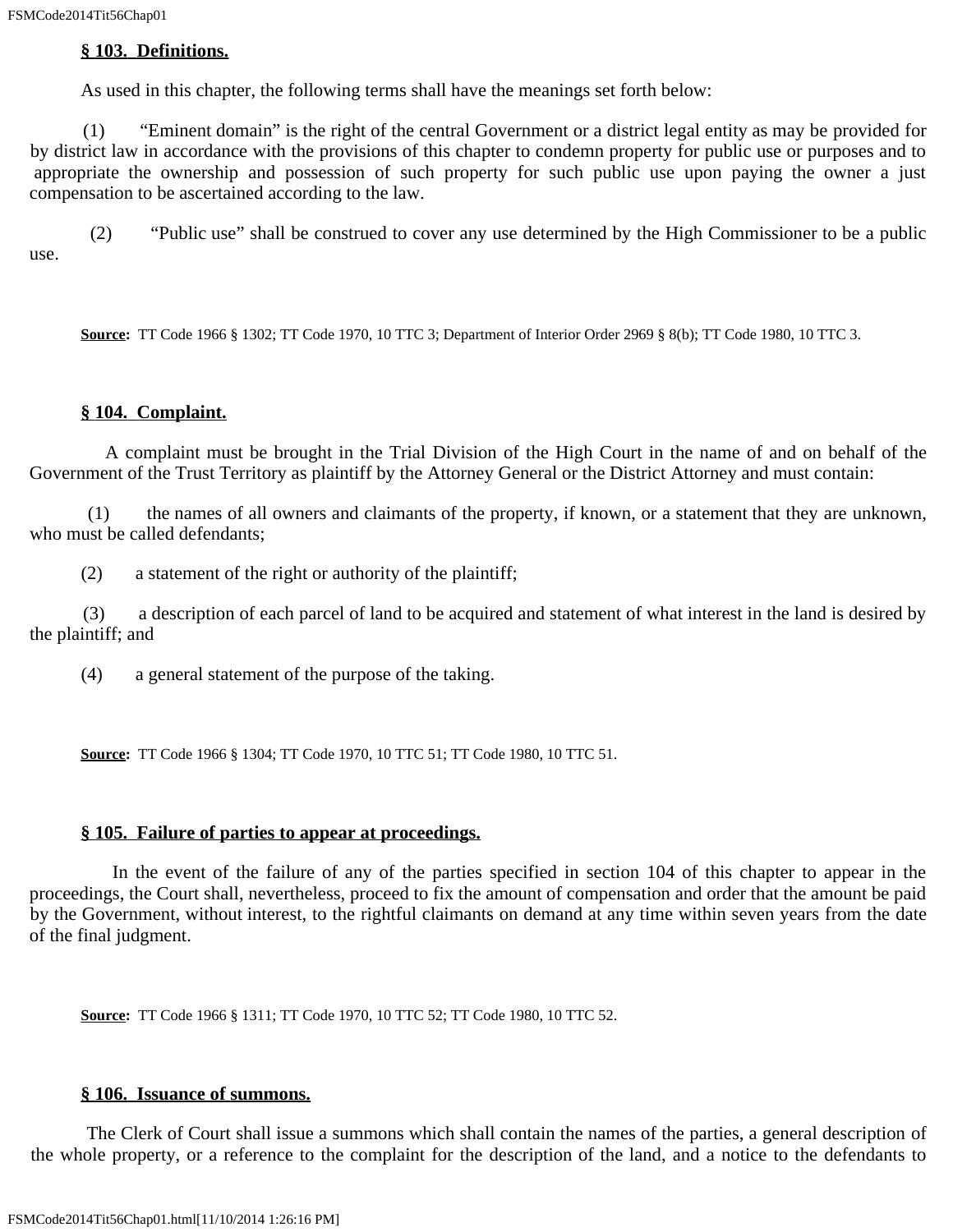appear in the proceedings.

**Source:** TT Code 1966 § 1305 (part); TT Code 1970, 10 TTC 53(1) (part); TT Code 1980, 10 TTC 53 (1) (part).

#### **§ 107. Service of summons.**

 (1) When the defendants are known, the summons shall be served by delivering to them a copy thereof along with a copy of the complaint.

 (2) If the defendants, whether known or unknown, cannot be found, then a copy of the summons and complaint shall be posted as follows:

(a) on the property;

 (b) on the administration building or such other place where public notices are usually posted in the district center:

(c) at a public place in a village located near the property; and

 (d) by delivering one copy of the summons and complaint to the magistrate of the municipality in which the property is situated.

 (3) The service of the summons and the complaints or the posting thereof as provided herein shall be sufficient to give the Trial Division of the High Court jurisdiction to proceed with and finally determine the case.

**Source:** TT Code 1966 § 1305 (part); TT Code 1970, 10 TTC 53(1) (part), (2); TT Code 1980, 10 TTC 53(1) (part), (2).

#### **§ 108. Establishment of value of land.**

 (1) Upon a *prima facie* showing by the Attorney General or the District attorney that the property desired to be purchased by the Government is for public use, the Court must hear the parties, and establish a fair value for the land.

 (2) The Court may appoint three assessors to assist in the proceedings and perform such functions as the Court may direct.

 (3) In the event assessors are appointed by the Court, they shall take and subscribe an oath before the Judge that they will faithfully perform their duties as assessors.

**Source:** TT Code 1966 § 1306; TT Code 1970, 10 TTC 54; TT Code 1980, 10 TTC 54.

**Cross-reference:** For provisions on fair-market value, see section 203 of this title.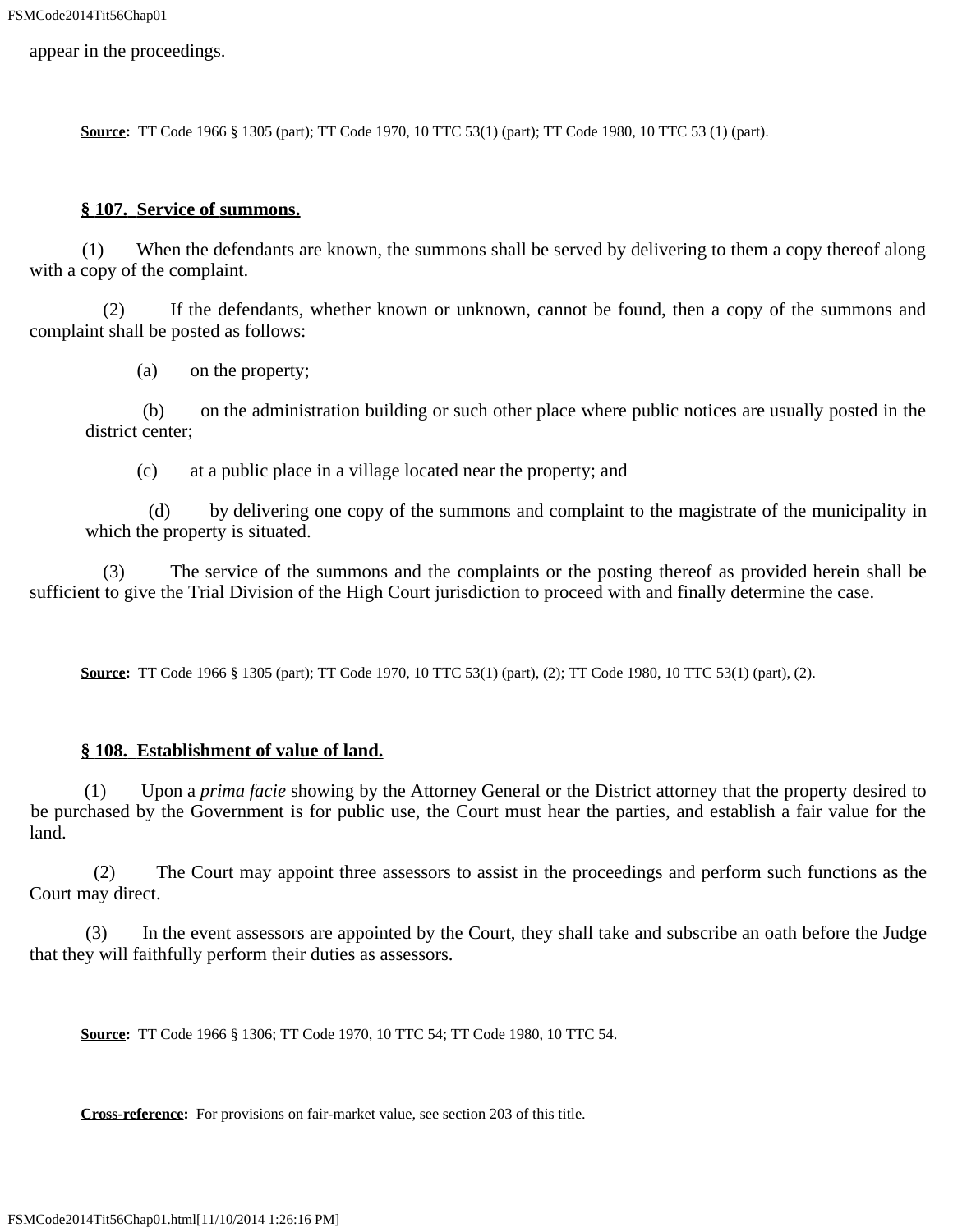#### **§ 109. Determination of ownership in event of dispute.**

 In the event there is a dispute over the ownership of the property which is the subject of an eminent domain proceeding, the Court shall adjudicate and determine the ownership of the property as part of the proceedings.

**Source:** TT Code 1966 § 1307; TT Code 1970, 10 TTC 55; TT Code 1980, 10 TTC 55.

#### **§ 110. Final judgment.**

 The record of the final judgment in the proceedings shall state the particular land or interest in land which the Government has acquired and the compensation to be paid to the defendants and the Clerk of Courts shall issue a certificate of title in accordance with the judgment.

**Source:** TT Code 1966 § 1308; TT Code 1970, 10 TTC 56; TT Code 1980, 10 TTC 56.

**Case annotation:** A motion for removal will be denied where, in an action in eminent domain under Truk State law the only defense available are those relating to the taking, and the counterclaims asserted as a basis for national court jurisdiction do not fall within a defense to the taking. *Chuuk v. Land Known as Mononong*, 5 FSM R. 272, 273 (Chk. 1992).

The acquisition of interests in private land by the state for a public purpose without the consent of the interested parties is permitted under the Kosrae Constitution, Article XI, § 5, which requires specific procedures to be followed, which are set forth in Kosrae State Code § 11.103. The state must first negotiate with each interested party, provide a written statement of the public purpose for which the interest is sought and negotiate in good faith. If the negotiations are not successful, the state may begin a court action to acquire the interest in land. *Sigrah v. Kosrae*, 12 FSM R. 513, 519 (Kos. S. Ct. Tr. 2004).

Since the state's statutory authority to acquire interests in land through court action has never been utilized to forcibly purchase an interest in private land for a public purpose, the court cannot conclude that the state is likely to prevail on the merits of its claim due to a complete absence of court decisions applying or interpreting this authority. *Sigrah v. Kosrae*, 12 FSM R. 513, 519 (Kos. S. Ct. Tr. 2004).

### **§ 111. Immediate possession procedure—Generally.**

 (1) In the event the Government desires to enter into immediate possession of the property, the Government shall file a declaration of taking and pay a sum of money which is considered to be the fair value of the property to the Clerk of Courts.

 (2) In addition to the requirements set out in section 106 of this chapter, the summons shall state the following: